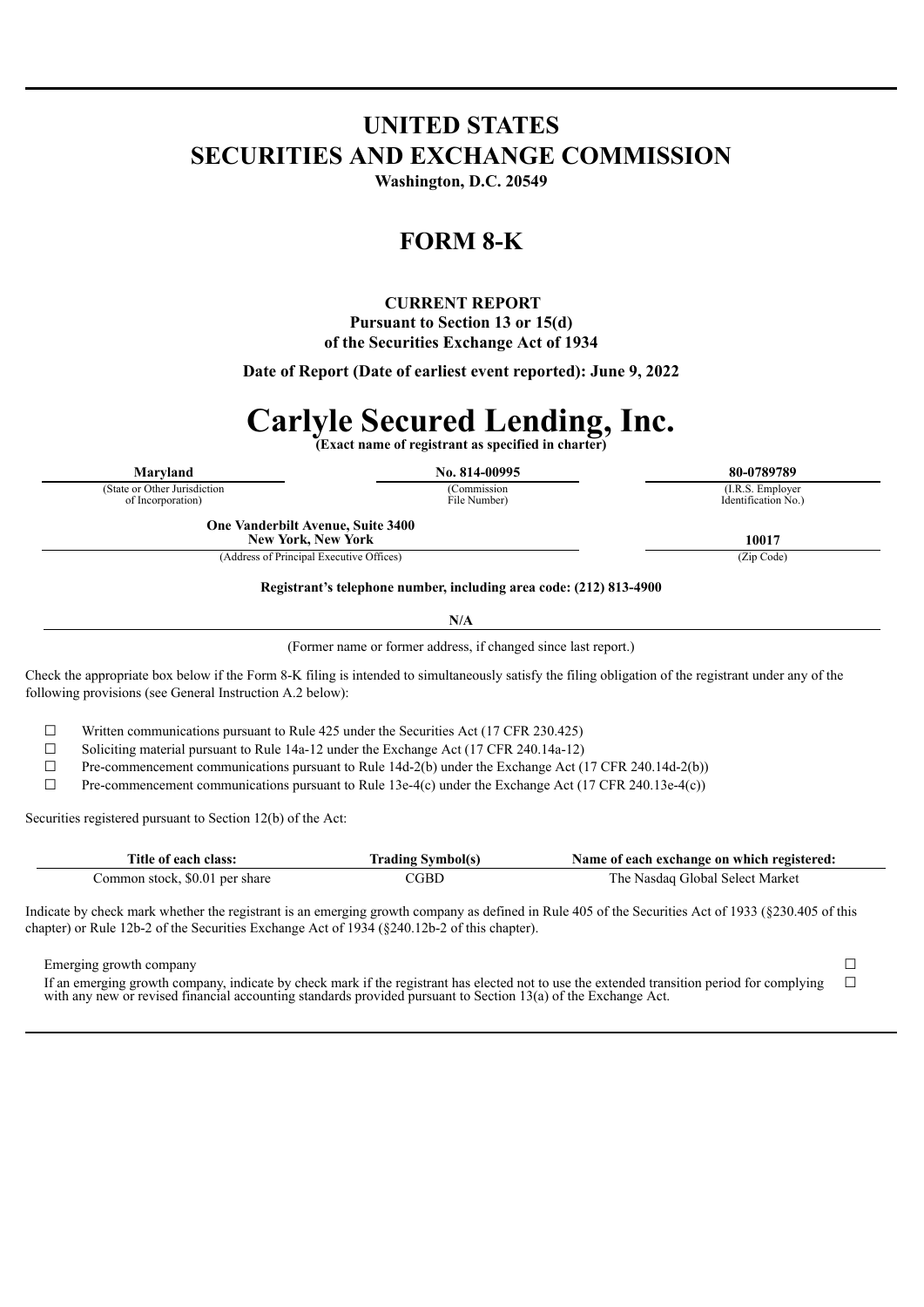#### Item 5.02 - Departure of Directors or Certain Officers; Election of Directors; Appointment of Certain Officers; Compensatory Arrangements of **Certain Officers**.

On June 9, 2022, Peter Gaunt, the principal accounting officer of Carlyle Secured Lending, Inc. (the "Company"), informed the Company of his intention to resign effective on or about September 16, 2022. Mr. Gaunt's resignation is not the result of any disagreement with the Company. To assist in an orderly transition, Mr. Gaunt will continue serving in his current role during the transition period.